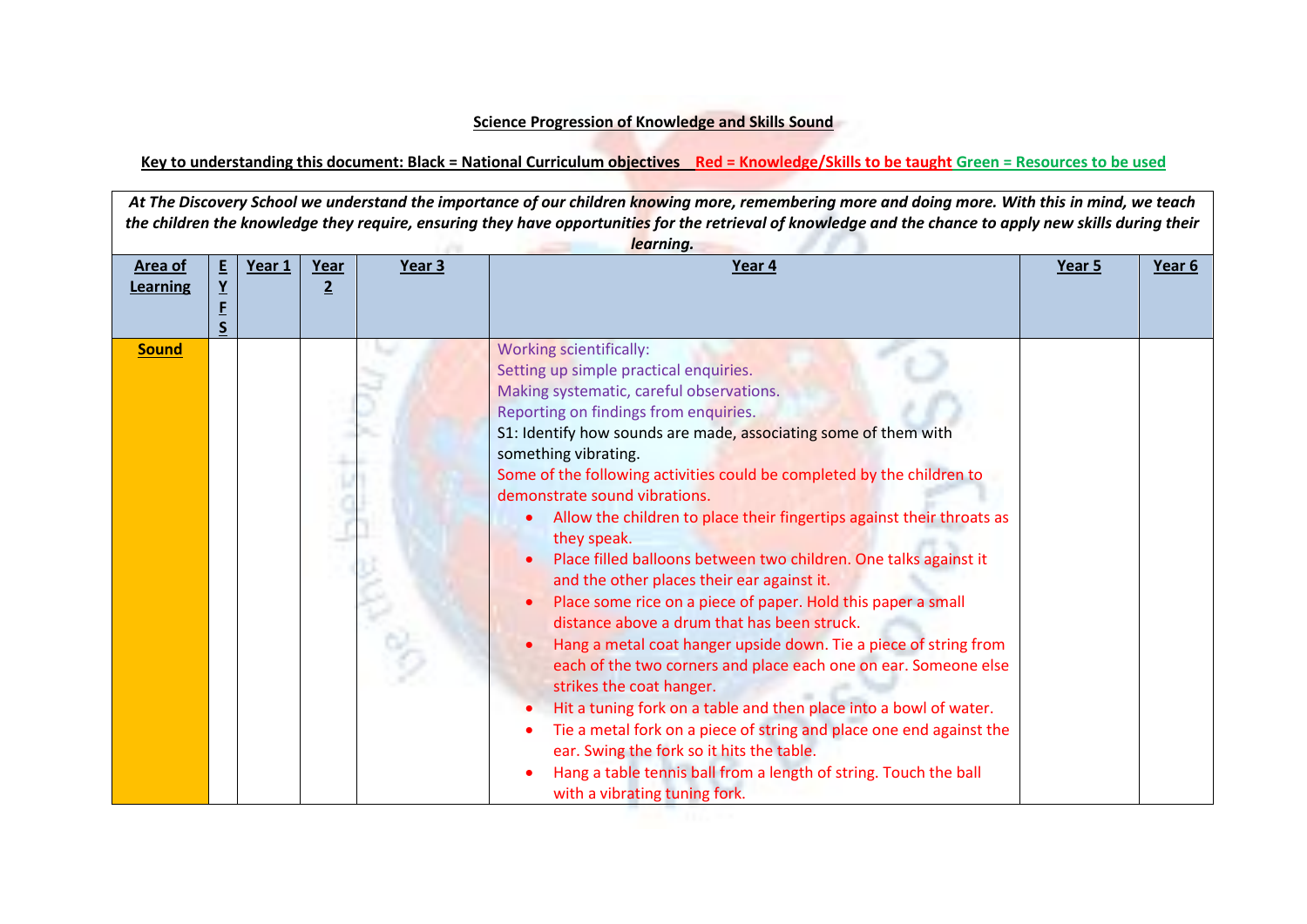



Setting up simple practical enquiries.

Making systematic and careful observations.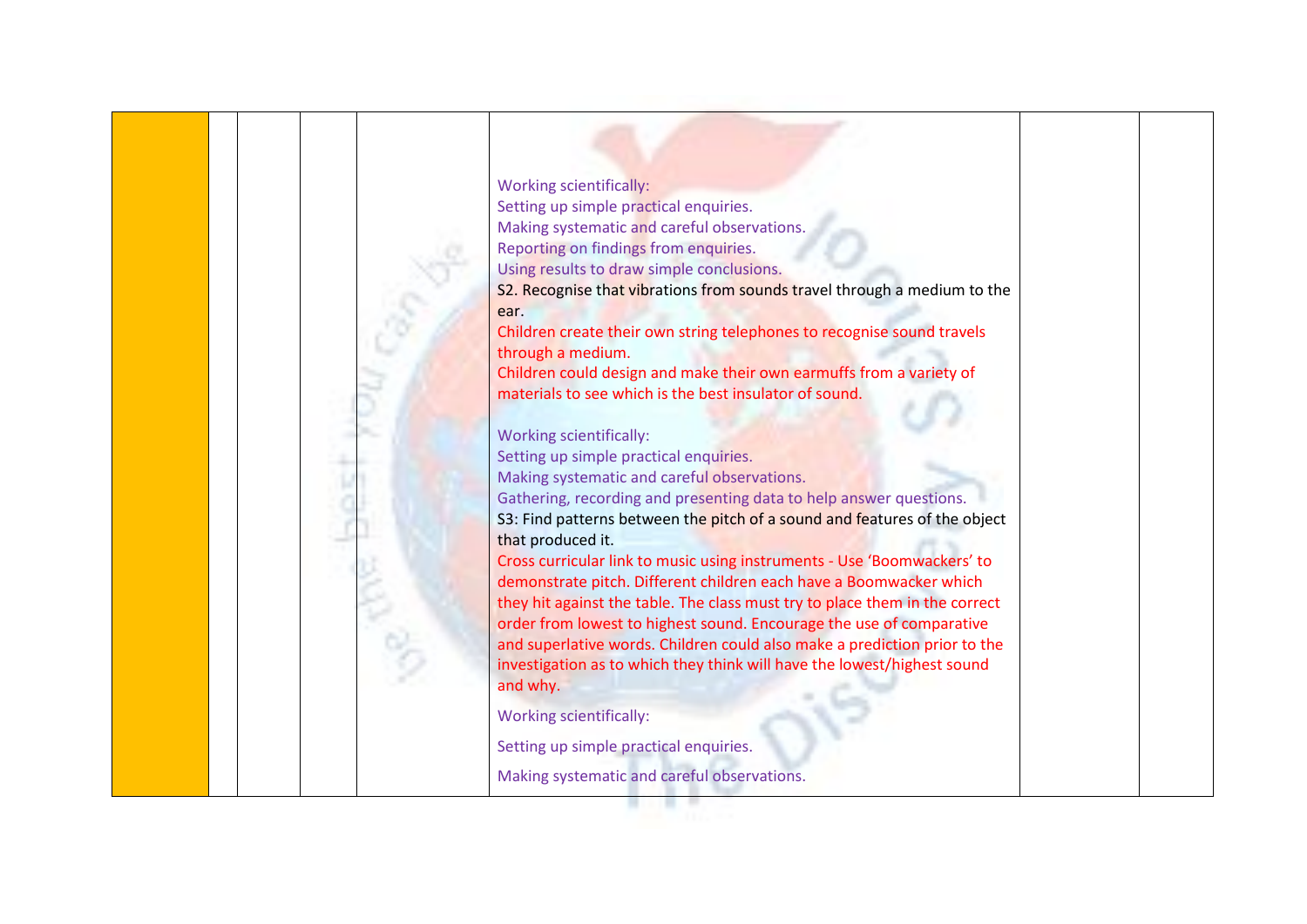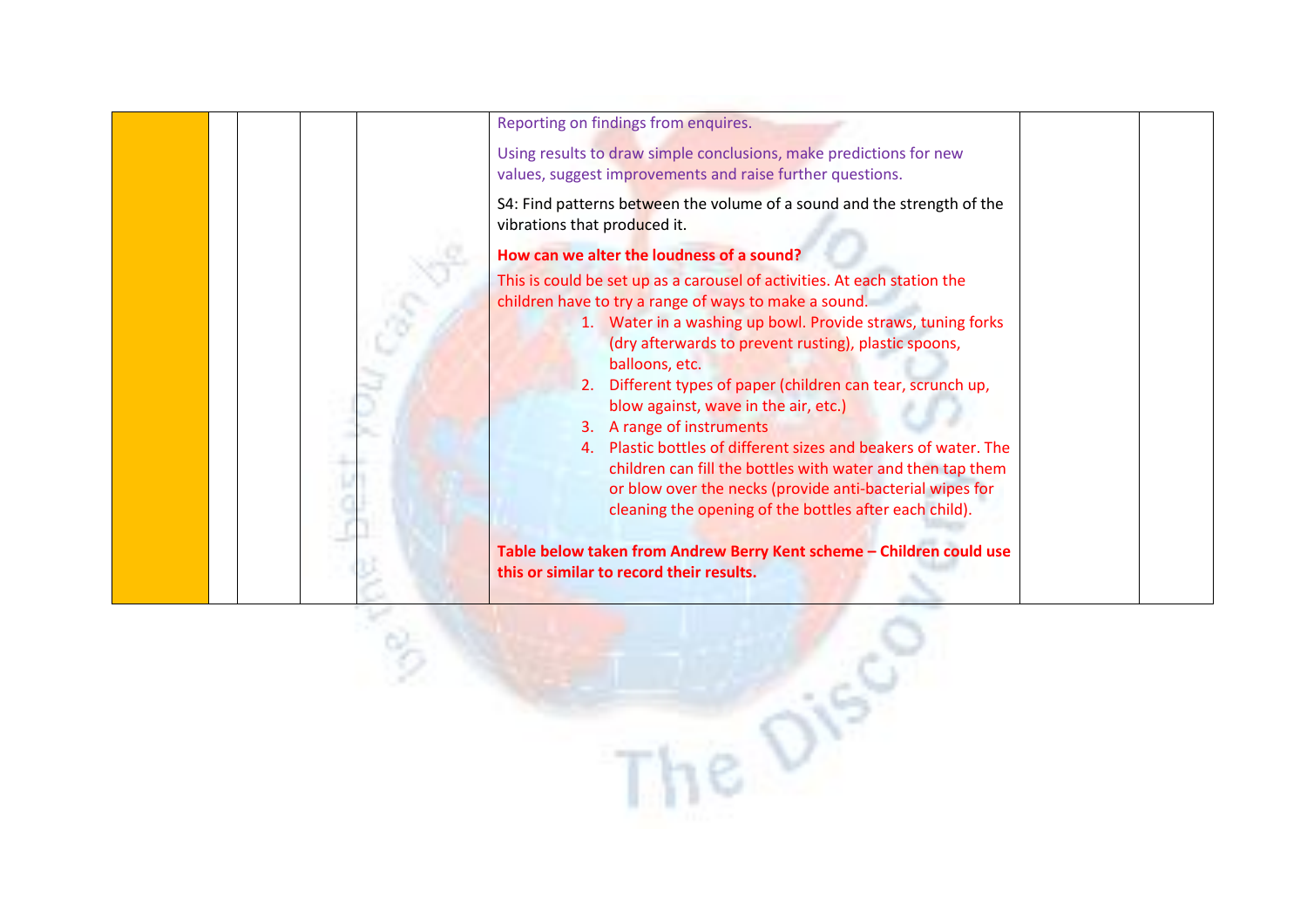| <b>Quietes</b> | <b>Quieter</b> | <b>Quiet</b> | <b>Mediu</b>   | <b>Loud</b>    | <b>Louder</b>  | <b>Loudest</b> |
|----------------|----------------|--------------|----------------|----------------|----------------|----------------|
|                |                |              | m              |                |                |                |
| Pressin        | Scratchi       | Scrappi      | <b>Tapping</b> | <b>Hitting</b> | <b>Hitting</b> | <b>Bashing</b> |
| g a            | ng a           | ng a         | a drum         | the            | the            | the            |
| drum           | drum           | drum         |                | drum           | drum           | drum           |
| with           |                |              |                |                | hard           | really         |
| finger         |                |              |                |                |                | hard           |
|                |                |              |                |                |                |                |

Working scientifically:

Setting up simple practical enquiries, comparative and fair tests. Taking accurate measurements using scientific equipment (e.g. data loggers).

Gathering and recording data in a table.

Use results to draw simple conclusions and make predictions for new values.

S5: Recognise that sounds get fainter as the distance from the sound source increases.

Children set up a comparative test with the question - **What happens to the sound of the drum when we get further away from it?**

Ask the children how they could set up an investigation to find the answer to this question. Discuss with children what is being changed (distance from the source), and what is being observed (loudness of sound – probably just by ranking it or giving it a score. Alternatively, they could try using a data-logger) and which variables need to stay the same (i.e. how hard we hit the drum, the person doing the hearing, where outside we do the investigation).Using a table, the children could record how loud it was at the different distances. The children could draw the drummer and the listener at different distances from the drummer. They could then place some comparative vocabulary under each of the listener pictures.